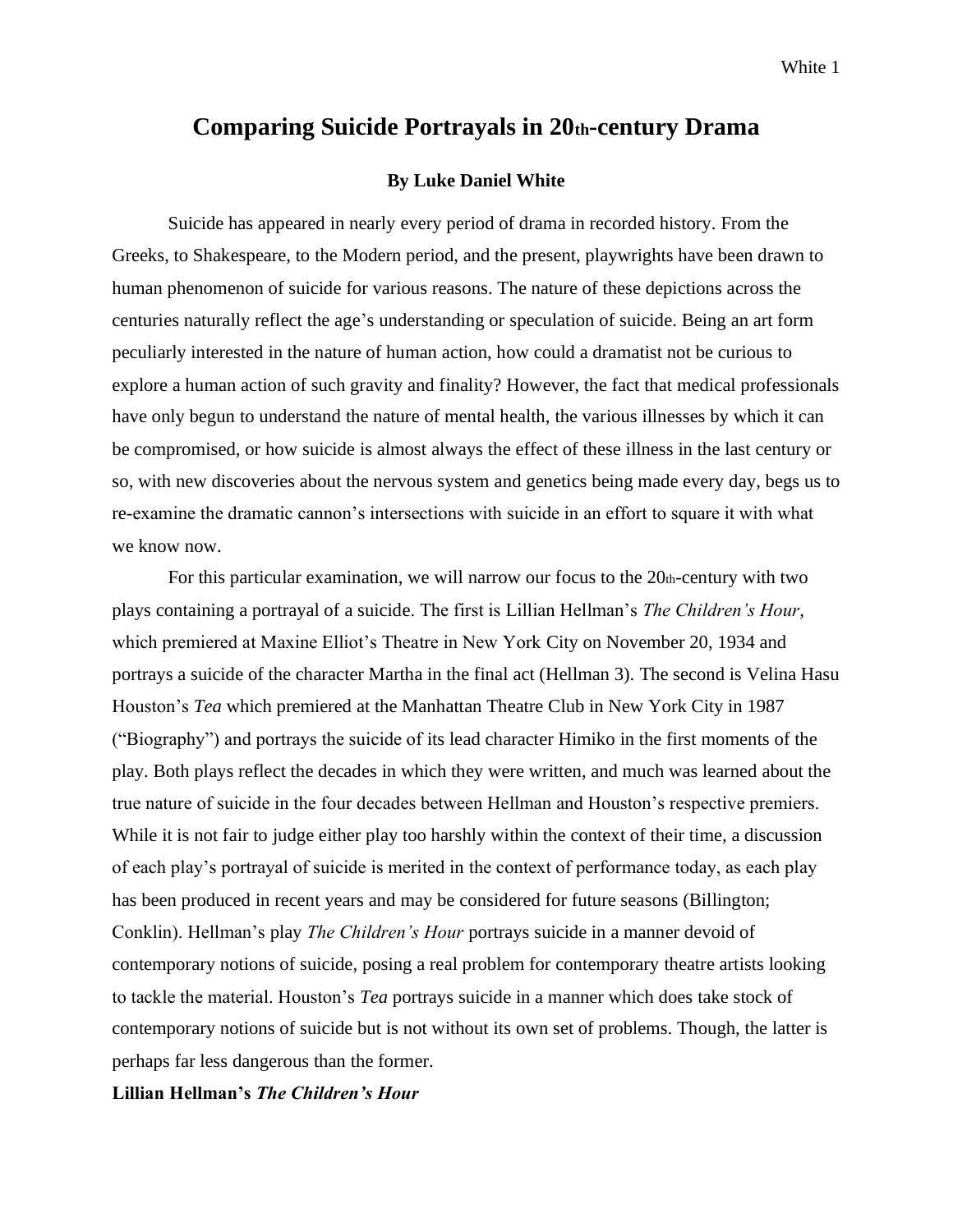The protagonist Karen tells Martha, "You're crazy," in the pivotal third act of *The Children's Hour*. This comes immediately after Martha has confessed her love for Karen, a question on which most of the play has hung in suspense, and just moments before Martha's silent and final exit from the room  $-$  a silence which is then punctured by a pistol shot indicating Martha's suicide (Hellman 71). In her final moments of life, Martha confesses a "guilt" for this love she has kept secret from Karen. Karen dismisses this, but when Martha will not back down from the truth of her confession, Karen "carefully" tells Martha that she is "tired and sick" and that they will "forget it by tomorrow" (Hellman 72), a tomorrow which Martha knows will never come.

Hellman draws an unmistakable line between cause and effect in the final moments of her character's life. Of Hellman's 78-page script, Martha's confession, rejection, and offstage suicide occur over just two pages; and six pages before the end of the play. It is admitting to her queer desire for Karen, as well as the rejection from and pathologizing of that love, that leads Martha to her death by suicide. Moments before Martha's final exit Martha describes, "I feel all dirty…" and a stage direction calls for her to touch Karen's head (Hellman 72). Here the relationship between Martha's "dirtiness" and the object of those dirty feeling is physicalized. When the character Mrs. Mortar soon after assumes Martha's suicide is the result of her and Karen losing their school, Karen replies, "That isn't the reason she did it," which reaffirms the cause of Martha's suicide being her queer desire (Hellman 73).

In her 1991 article titled "Murdering the Lesbian," Mary Titus argues that "outside the play another society forced the playwright to murder the lesbian in her text" (Titus 229). Titus places Hellman's choice to kill off her character Martha within the context of the 1930s in which a commercially successful run on Broadway and a play endorsing lesbianism were culturally and lawfully incompatible. She finds further evidence in Hellman's own initial outlining of the play that reveals a preference for a play ending in classical tragedy, in which "Martha's unacknowledged desire is her fatal flaw; it brings on the tragedy and provides the "cause" and "possible justice" of her death." (Titus 223) From this we can see that Hellman's choice to end Martha's life by suicide does not spring from a logic grounded in any notion of how suicide functions in reality. Rather, it springs from a choice on the part of the playwright for a convenient plot device that would afford her play a palatable and dramatically satisfying conclusion according to the tastes of her time. The suicide, therefore, strikes a double offense.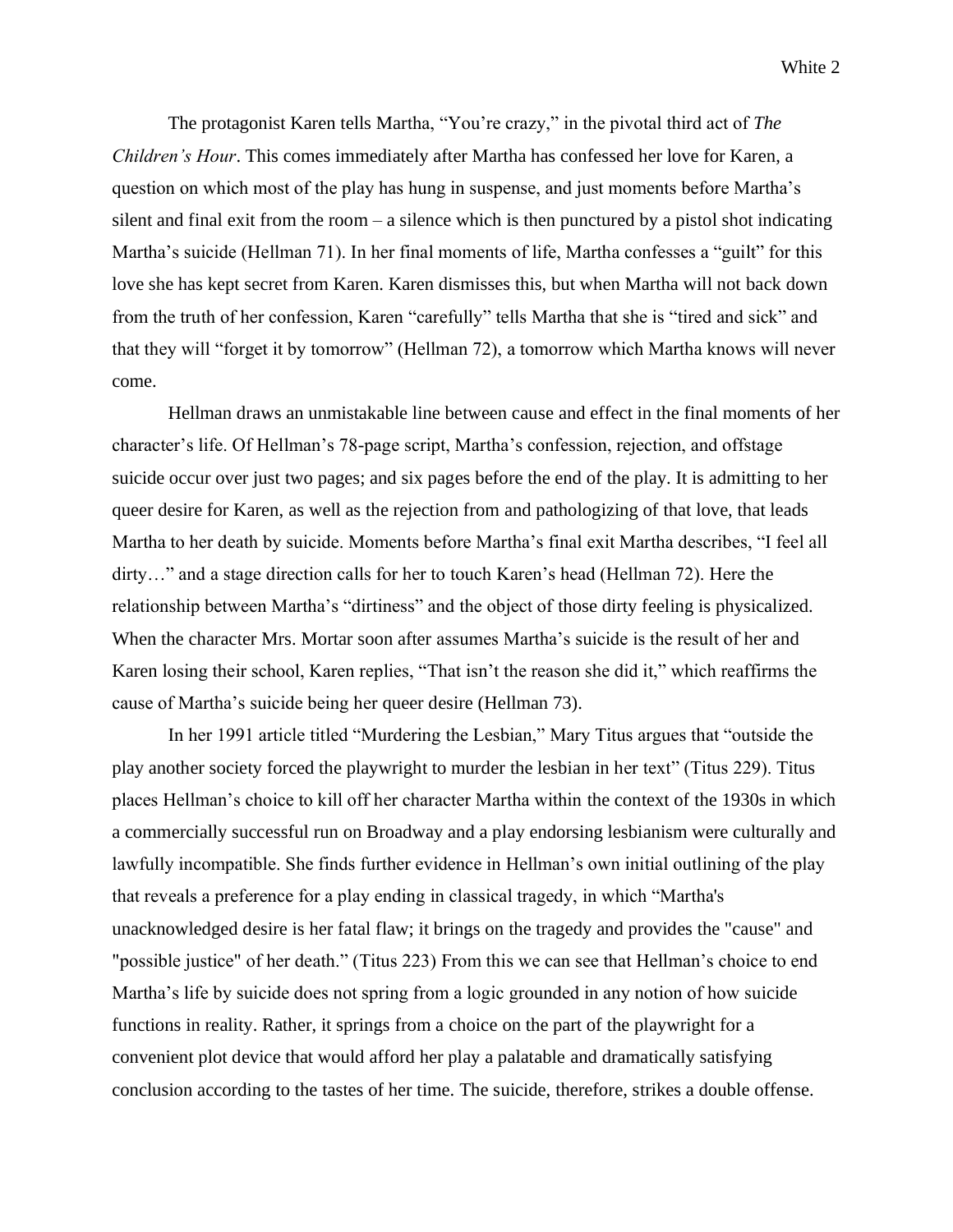One, for problematically reducing the psychological complexity of suicide to an absurdly fast and convenient plot device, and for contributing to an odious lineage of works of art that perpetuate the "bury your gays" trope – a problem which persists today, particularly in television (Snarker).

### **Velina Hasu Houston's** *Tea*

It is perhaps worth first mentioning the obvious: that the death of the central character, Himiko, by suicide takes place at the beginning of *Tea,* in contrast to Martha's suicide in the final pages of *The Children's Hour.* With Himiko's death operating as the frame through which all subsequent events will be interpreted, Houston's use of suicide is not the convenient plot device Hellman uses to tidily conclude her play, but the genesis of the play itself. Moreover, the titular conceit of the play, the ritualized sharing of tea, occurs as a direct result of Himiko's suicide. The suicide is inextricable from Houston's story and therefore necessary.

Before the first word of the play is uttered by Himiko, the playwright offers us the stage direction: "There is no lunacy in this woman. Rather the sense of one who has been pushed to the edge, tried desperately to hold on, and failed. She is, indeed, resolute." (Houston 163) This precedes Himiko's address to her unseen husband, Billy, and daughter, Micko, before dying by suicide. Though stage directions are not heard directly by a viewing audience, we the reader or prospective actor have a window into Houston's far-more nuanced and complex understanding of how suicide realistically and psychologically functions. She stops any sort of attempt to play a suicidal woman as the stereotypical crazed, irrational, lunatic we frequently see on stage and screen; a marked difference from Hellman's spiraling, nearly-nonsensical Martha, moments before her own suicide.

Furthermore, Houston offers us several credible causes for Himiko's suicide, far beyond the singular reason Hellman affords us for Martha's suicide. Early in the play, the character Teruko reads Himiko's obituary, and from it, the others gathered for tea and the audience are made aware that Himiko was preceded in death by her husband and daughter (Houston 167). We can therefore easily assume that some degree of grief played a role in her suicide. Himiko later reveals the truth that she herself murdered her husband Billy and was let "go on self-defense," and goes on to say, "It took one shot – right through the heart I never knew he had" (Houston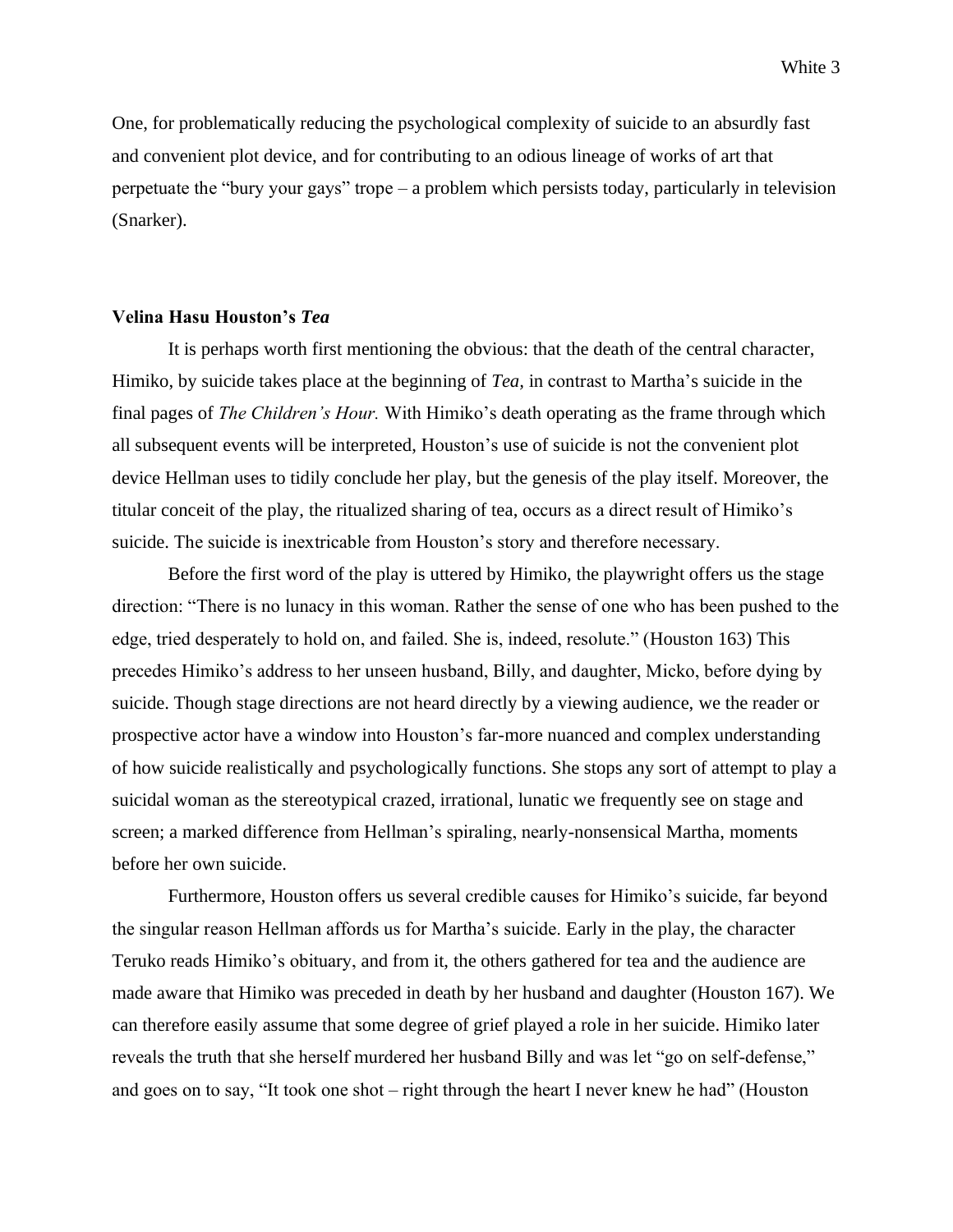169). This introduces the notion that her relationship with him was fraught, obviously marked by violence, and likely a pattern of violence over the course of their life together. Information we get later in the play about her husband confirms as much (Houston 173). The murder also helps justify the reason why Himiko has access to a firearm and knows how to use it in the first place. This justification is markedly different from Martha's seemingly inexplicable possession of a pistol that is never mentioned prior to the moment it is used offstage. Of course, in *The Children's Hour,* Martha and Karen co-heads an all-girls school out in the country, so one might assume they would need some form of protection for themselves and the students. However, I think the sudden appearance of the pistol ultimately furthers the notion that the given circumstances of Martha's suicide are not woven into the world of Hellman's play – certainly not as much as Houston has in own play.

In scene two of Houston's *Tea*, Himiko offers a startling monologue in which she describes her mother's suicide by drowning. It happens soon after World War II. General Douglas MacArthur was tasked with rebuilding Japan, but could not "preserve the common soul" (Houston 176). After a wedding, in which a Japanese woman presumably married an American soldier, Himiko watches her mother walk into a river, fills her kimono with stones, and jumps into the current. This is perhaps most remarkable because it points to the fact that suicide is contagious. Himiko witnesses her mother's suicide first-hand and has likely never erased the trauma and grief of watching something so horrific. From this we can understand a possible ideation for her own, especially from the last line of the monologue in which she wonders "what it felt like to be a flower in a storm" (Houston 176). We hear a kind of awe for the beauty she finds, the 'flower,' in her mother's final act amidst torment, the 'storm', which we can only imagine. Himiko is therefore placed not only within a legacy of familial suicide, but within a larger historical context of pain and suffering: war on her adolescent doorstep, the painful fallout from that war, invaders, and subsequently being swept away into a new land that does not treat people who look like her very kindly, least of all in Junction City, Kansas. MacArthur could not "preserve the common soul." Houston neatly and thoroughly weaves a narrative of suffering and suicide ideation that stretches from Himiko's early years in Japan to her own final act in the United States, successfully acknowledging that the cause of suicide is never singular

For all the ways Houston's play depicts suicide in a realistic and meaningful fashion, it is not without its problem. Himiko's suicide leaves the four other women to gather in her absence,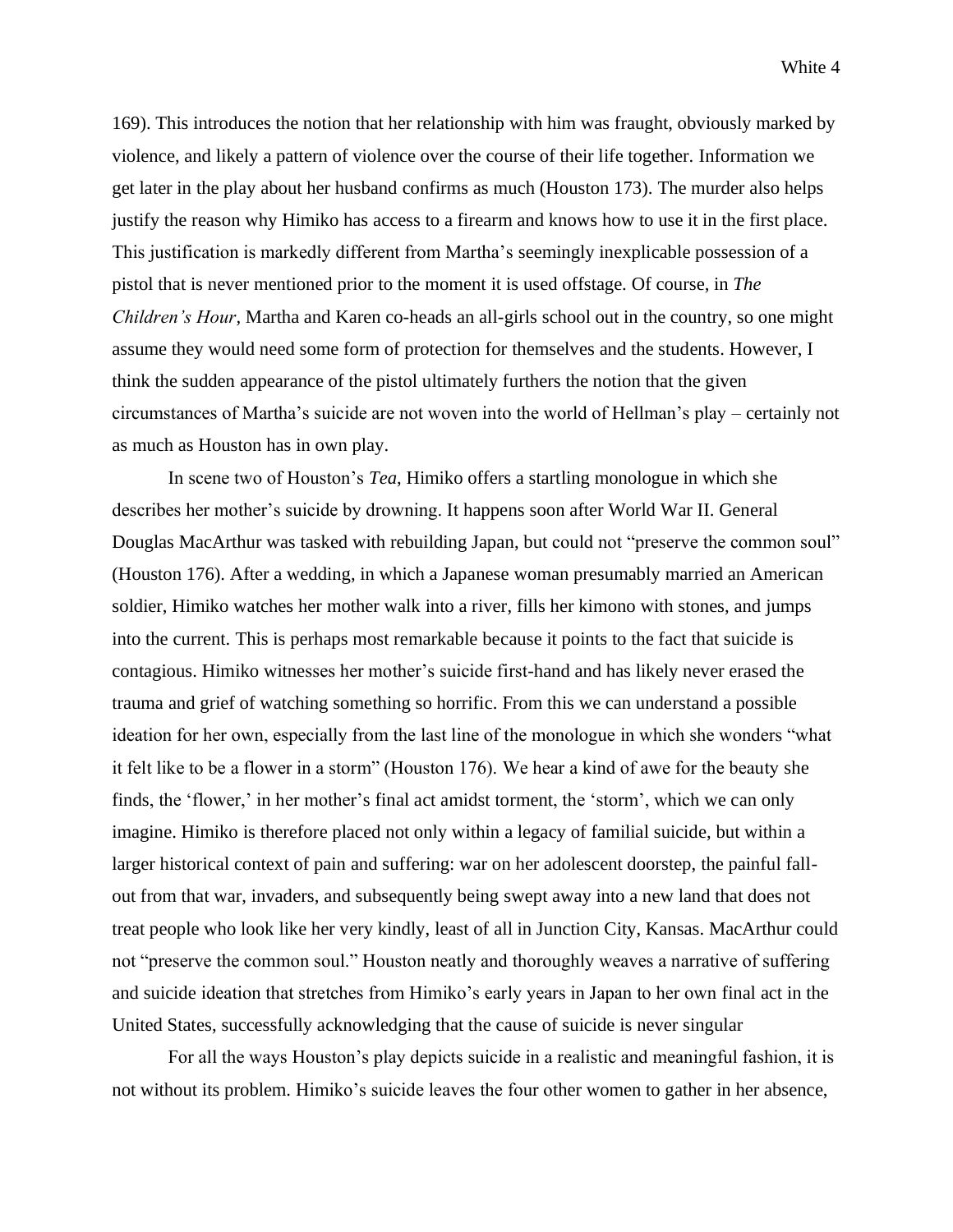drawn together by forces that become clear over the course of the play: a loosened grip on their Japanese identity by virtue of their being in America for so long, fear that their fate may be as equally bleak as Himiko's, and a growing desire and need for community amongst each other. In that way, the coming together to clean Himiko's home and share tea with another becomes a redemptive, or restorative act on the part of the four women. A stage direction calls for a final action of Himiko in which she, in death, drinks tea in an imagined cup in her hands in unison with the other alive women gathered in her home and then utters the final word of the play: "perfect" (Houston 200) Houston is leading us toward the conclusion that Himiko might, too, agree that peace has been restored to this fractured community. It offers a kind of greater purpose for her suicide, or redemption for it, now that it has led to this reunification within this community.

However, we should reject this romantic notion that Himiko can share in that redemption through the act of sipping imaginary tea. In life, Himiko obviously shared much of the same strife of these other women due to their collective ancestry and experience as "war brides", but ultimately her suicide is particular to her only, that is ideation caused by witnessing her mother's suicide, the domestic violence she faced at the hands of her husband, and her daughter's violent murder. That is by no means a universal experience of this community of women gathered in her home after her death– the rest of the women are living challenging lives, but are not tormented in this particular way, and Houston gives us no indication that these women had any bearing on Himiko's mind during her final moments of life. Yet, Himiko's suicide becomes the glue that reunites her survivors. While it is true that tragedy often brings those remaining together, to portray the ghost of Himiko sipping tea with these women in the final moment of the play, calling it "perfect", reduces and strips away the particularities of Himiko's suffering to forge a universalized healing for a community that rejected her up until her last breath. She has no reason to share in that restoration. Furthermore, to allow her to share in that restoration, promotes a dangerous notion that suicide can achieve results – a notion which many media guidelines caution against for its potential to inspire vulnerable individuals to attempt suicide for similar results in their own lives ("Media Guidelines" 8).

### **Conclusion**

According to the American Association of Suicidology's latest report on suicide in the United States, approximately 45,000 deaths by suicide occurred in the span of a year, or one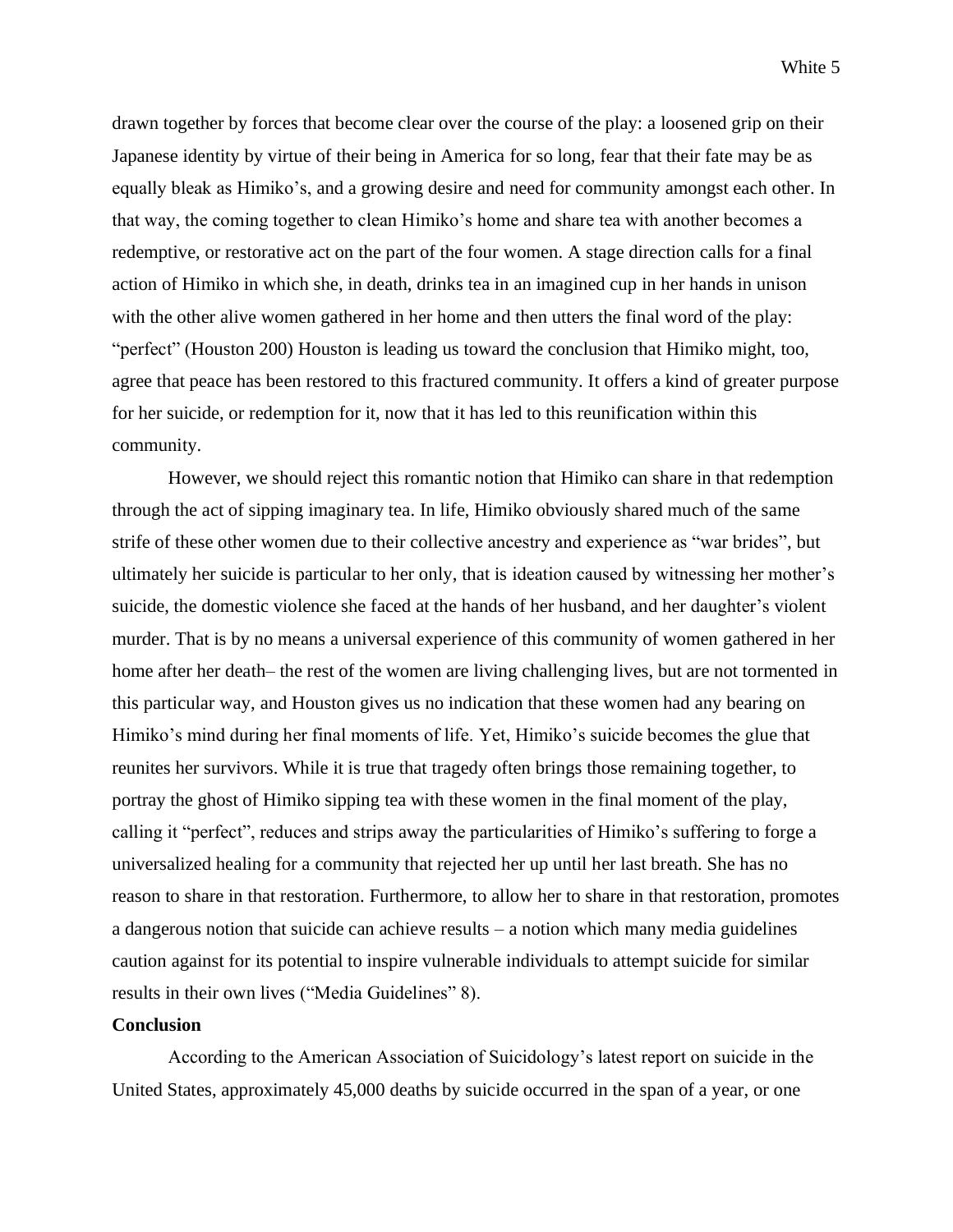White 6

suicide every eleven minutes and more recent reports appear to indicate that that number is climbing nationally (Drapeau). Considerable efforts have been made to address the way suicide is discussed and portrayed in other fields adjacent to theatre e.g. media, film, and television. These industries, with the help of entities such as the World Health Organization, have developed concrete ways to safely handle the topic as an effort of suicide prevention with resources such as guidelines for journalists to report on suicides (World Health Organization). While the American theatre may not currently, or ever, be capable of gathering credible data on the ways its stories play a role in suicide ideation across its audiences in the way that mass media can, it can and must take its cues from these other industries and the ever-growing wealth of knowledge amassed by today's leading mental health professionals. We can begin by marrying this knowledge with a critical examination of the suicide portrayals in our canon in effort to determine whether certain stories are worth performing today, as this essay has sought to accomplish. Though more work will need to be done in the way of establishing clear frameworks for those decisions and clear paths for mitigating those problematic suicides when we they do occur in stories deemed necessary for the stage. As storytellers, the potential to supply suicide ideation for vulnerable members of the audience is real, but theatre artists are creative individuals who are up for the task of minimizing this risk without compromising on the stories they wish to tell.